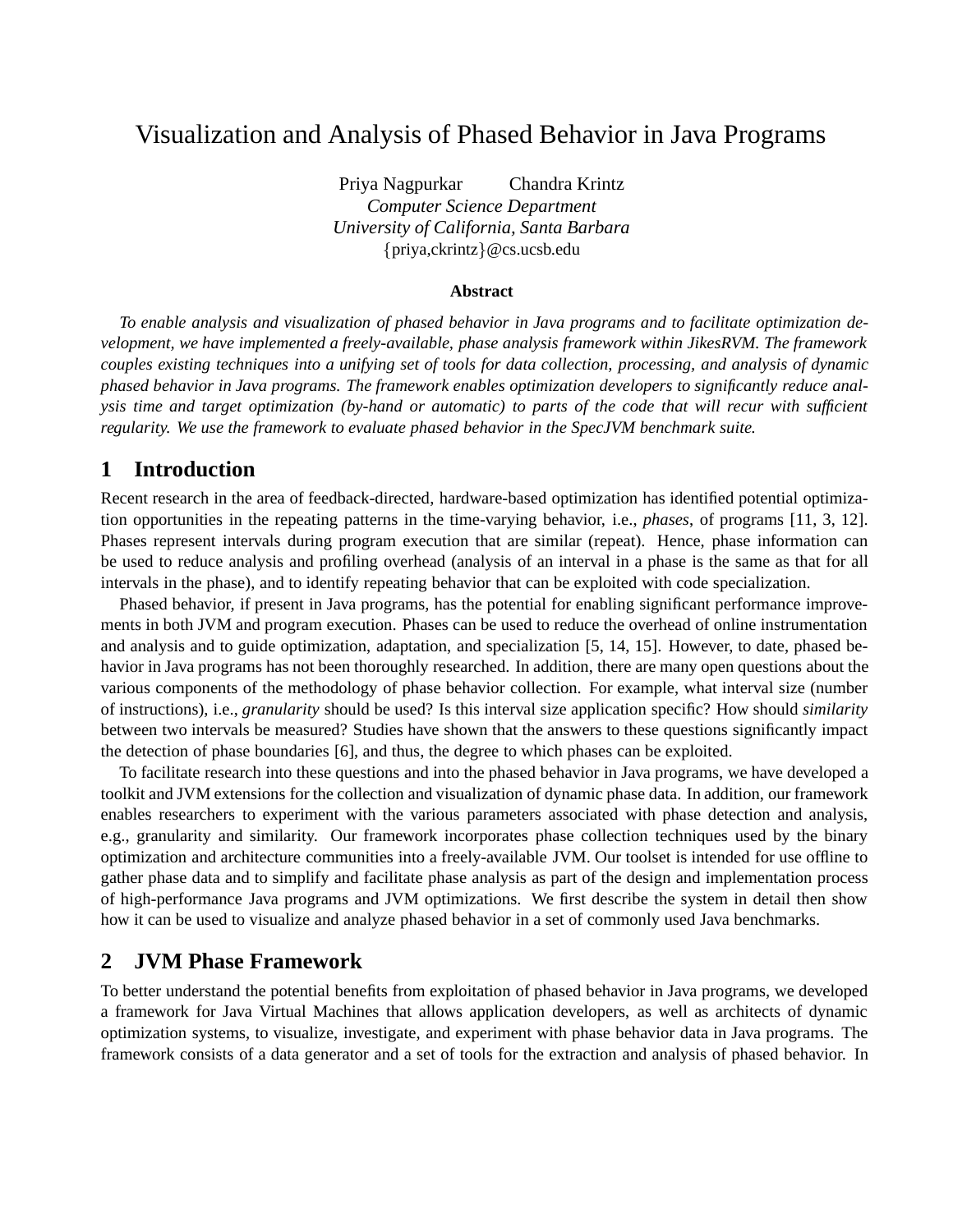this section, we describe the implementation of each and discuss how each component can be parameterized to facilitate research and investigation into customization of phase collection and analysis.

We implemented the phase framework as an extension to the Jikes Research Virtual Machine (JikesRVM) from IBM T.J. Watson Research [1]. JikesRVM is an adaptive optimization system that uses online instrumentation to apply optimization dynamically to methods of a Java program that account for a significant portion of the execution time. We extended this JVM with instrumentation for basic blocks that causes basic block frequencies to be collected into an array, i.e., a basic block vector, during program execution. We apply the highest level of optimization to all application and library methods.

To capture the time-varying aspect of program behavior, we decompose program execution into fixed size intervals, where size is determined by the number of dynamic instructions. This size is specified by a commandline parameter; we use value of 5 million in this study. At the end of each interval, we take a snapshot of the basic block vector and store it in an *Interval Queue*; a background thread periodically empties the queue to disk. Upon program termination, a file on disk contains a trace of per-interval basic block vectors for the program.

We next describe the second part of our phase framework: The set of tools for extraction and analysis of phased behavior from the profile information gathered from the data generator. The toolkit consists of four tools: an image generator and visualizer, a phase finder, a phase analyzer, and a code extractor. The tools are written in Perl and Java and are easily extensible.

#### **2.1 Phase Visualizer**

The phase visualizer consumes the phase trace and generates a portable graymap image from it. This image can be viewed using any image viewer; however, we developed our own Java-based viewer that enables users to point (using the mouse) to a pixel on the image and view the interval coordinates. These coordinates allow the user to identify intervals within a visualized phase.

An image produced by the phase analyzer is shown in Figure 1. The data in the figure was taken from the phase trace of SpecJVM benchmark \_201\_compress using input size 100. Each image is a *similarity matrix* [10]; the x-axis and y-axis are increasing interval identifiers (ids). An interval is a period of program execution (specified during trace collection); we assign interval ids in increasing order starting from 0.

The visualizer omits data in the lower triangle since it is symmetric with the upper triangle. Each point, with co-ordinates *x* and *y*, denotes how similar interval *y* is to interval *x*. Dark pixels indicate high similarity. White indicates no similarity. A user can read the figure by selecting a point on the diagonal; By then traversing the row, she can visualize, how sim-



Figure 1: Phases Visualizer on Compress100

ilar intervals that follow this interval during execution are. The grayscale depiction of similarity enables identification of phases, phases boundaries, and repeating phases over time. We discuss how we compute interval similarity in the next section.

#### **2.2 Phase Finder**

To determine which intervals are similar (and thus, the pixel color displayed by the visualizer), the second tool that we developed is the *Phase Finder*. The tool consists of two components: One that computes the similarity between intervals and another that clusters intervals into phases.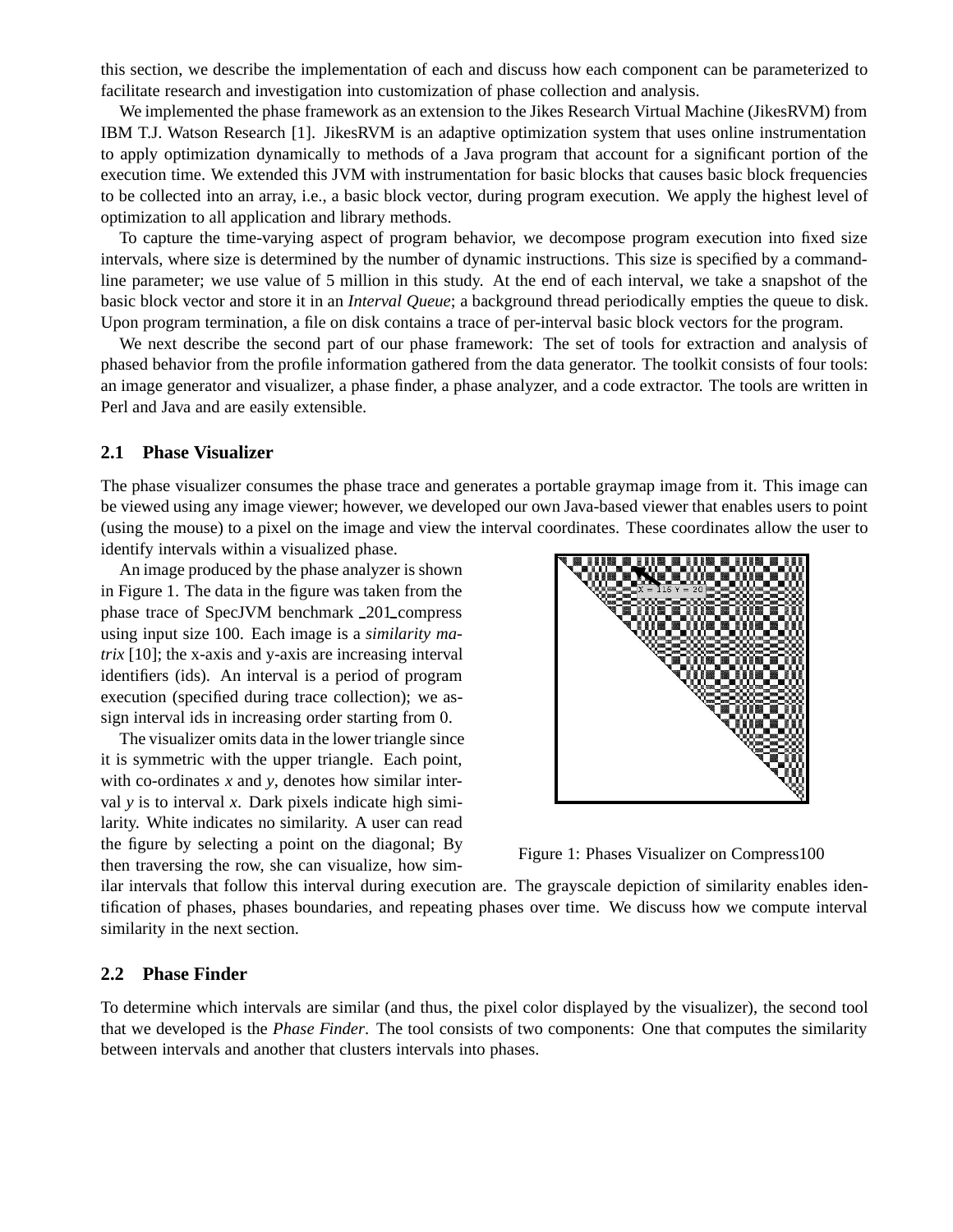Two intervals are similar if the execution behavior that each represents is correlated. As such, we use the *vector distance* between the basic block vectors representing the two intervals. Specifically, we compute similarity as the Manhattan distance between two vectors. We compute Manhattan distance as the sum of the element-wise absolute differences between two normalized vectors and is a value between 0 and 2. A difference value of zero implies that the two vectors are entirely similar and 2 indicates complete dissimilarity.

Other similarity metrics, e.g., vector angle [7], can be plugged into this component to enable evaluation of the efficacy of different techniques. Once we compute interval similarity, we map the similarity value to one of 65536 different grayscale values to generate the portable graymap image.

The clustering component, uses interval similarity to determine which intervals should be included in a phase. This component is also pluggable, i.e., any clustering algorithm can be inserted, experimented with, and evaluated in terms of its efficacy for phase discovery. We currently implement a simple threshold-based mechanism that identifies similar intervals for this component. The user provides a Manhattan distance threshold (between 0 and 2 in which 0 means perfectly similar and 2 means completely dissimilar). This component then extracts intervals with Manhattan distances below the threshold specified. This simple mechanism enables users to adjust and experiment with the threshold value.

#### **2.3 Phase Analyzer and Code Extractor**

As part of our toolset, we also developed two tools that enable users to extract statistics as well as code from each phase or interval: The *Phase Analyzer* and the *Code Extractor*.

The phase analyzer generates and filters data to aid in the analysis of phases and individual intervals. It lists the intervals in each phase as well as how often the phase occurs and in what durations over the execution of the program. The phase analyzer extracts details about the behavior of individual intervals or entire phases. For example, it reports the number of phases found, the number of instructions in each phase (over time), and how many instructions occur in dissimilar intervals that interrupt the different phases. Moreover, it lists sorted basic block and method frequencies. This information is useful in identifying "hot spots" in the execution.

For all of the data reported by the phase analyzer, we include a number of filters that significantly simplify analysis of the possibly vast amounts of data generated for a program. For example, a user can specify a threshold count below which data is not reported. This enables users to analyze only the most frequent data. In addition, data can be combined into cumulative counts or into a number of categories, e.g., instructions, basic blocks, methods, and types of instructions.

Finally, to analyze the program code that makes up a phase, we developed a code extraction tool. By inputting intervals identified by the visualizer and statistics generated by the phase analyzer, users can use the code extractor to dump code blocks of interest. The granularity of the dump can be specified to be a single basic block, a series of basic blocks, or an entire method. We show how the tools in the toolkit can be employed in the next section.

#### **3 Phase Behavior in Java Programs**

The data we present in this section was gathered by executing Java benchmarks on a 1.13Ghz x86-based singleprocessor Pentium III machine running Redhat Linux v2.4.5 We used JikesRVM version 2.2.2. The programs we examined are from the SpecJVM98 benchmark suite [13].

Each of the similarity graphs that follow, can be read, as described previously, as an N x N similarity matrix, where N is the number of intervals in the program's execution. An entry in the matrix at position  $(x,y)$  is a pixel colored to represent the similarity between interval x and interval y. The diagonal is black since an interval is entirely similar to itself. To see how an interval relates to the remaining program execution, we locate the interval of interest, say x, on the diagonal and move right along the row. Dark areas in the row identify intervals that are similar in behavior to interval x.

As an example, consider the similarity matrix for the multi-threaded ray trace benchmark, Mtrt, when we execute it with input size 10 (Figure 2). Mtrt executes 65 intervals of 5 million instructions. We start at the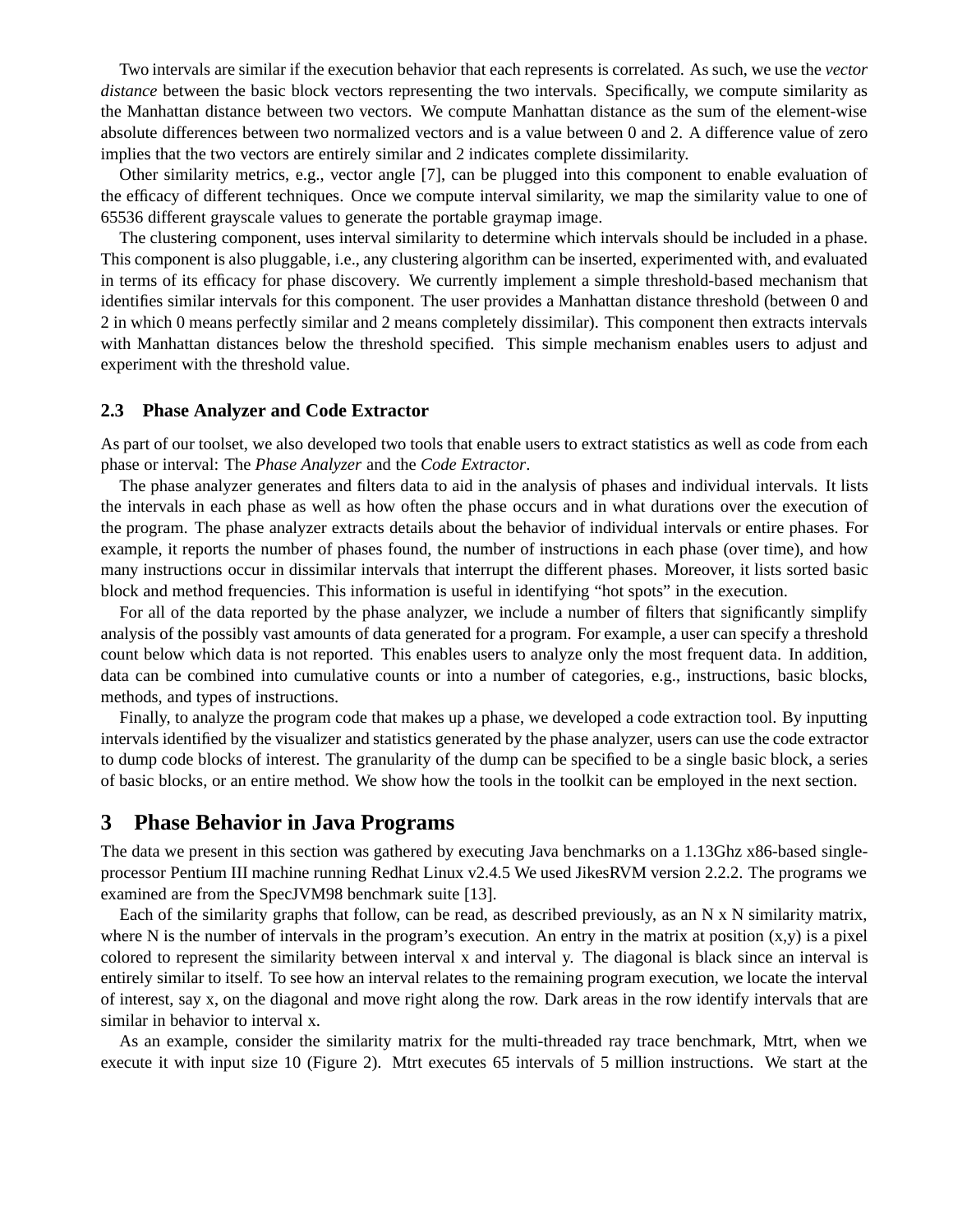top left corner of the matrix and move right along the x-axis. As we move right, we encounter dark pixels till we reach interval 15. That is, the initial phase, phase-1, begins at interval 0 and continues through interval 15. Interval 15 is entirely dissimilar and therefore belongs to another phase, which we call phase-2. After interval 15, the intervals alternate between phase-1 and phase-2 until we reach interval 44. From interval 44 until the end of the execution, the intervals are completely dissimilar to phase-1.

Up to this point, we have visually discerned two phases. We have concluded that the intervals in phase-2 and intervals 44 through 65 are completely different from the intervals in phase-1. Now, we must investigate how intervals from interval 44 through 64 relate to each other. We do this by locating interval 44 on the diagonal and evaluating its row in the same way. We can observe two different phases in this row. It is important to note here that the dark intervals we encounter in row 44 are in no way related to the dark intervals in phase-1 even though the color may be the same. That is, a row in a similarity matrix identifies the similarity between the row interval and all future intervals.

Figure 3 shows the phases found by our phasefinder using a similarity threshold of 0.8 for Mtrt. We use a figure to depict the output of the phase finder. Each pattern indicates a different interval; there were 3 phase detected. Using the phase analyzer and code extractor, we can further evaluate each phase by analyzing the commonly executing methods. The most frequently executed methods in phase-1 are *ReadPoly* in class Scene and  $\langle init \rangle$  in class *PolyTypeObj*. In phase-2 the most frequently executed methods are *CreateChildren* and *Create-*



Figure 2: Similarity graph for Mtrt10





*Faces* in class *OctNode*. phase-3 then renders the scene by frequently executing *Intersect* from class *OctNode, Combine* from class *Point*, and *RenderScene* from class *Scene*.

Figure 4 shows the interval similarity matrices for all of the SpecJVM benchmarks; we showed the omitted benchmark, Compress, previously. Visual analysis of the benchmark data provides insight into the phase behavior in the programs and also enables us to target our efforts for further analysis using the other tools as we did above for Mtrt. We can see that each of the benchmark programs exhibits very different patterns.

In DB, Javac, Jess, and Mtrt there is a clear startup phase. Existing adaptive systems have shown that it can be profitable to consider startup behavior separately from the remaining execution [15, 14]. This phase in these four benchmarks is noticeably different from the rest of the execution. This is particularly evident in case of Javac input size 100. Using further analysis of the number of instructions executed by different methods (using the phase analyzer), we find that the most popular methods are *read, scanIdentifier,* and *xscan* during the first 90 intervals. They are again the most popular methods during intervals 202-212, depicted by the dark vertical bar in the right part of the startup phase. They are rarely executed in all other phases.

Other programs exhibit other interesting phase features. Mpegaudio shows no apparent phased behavior. That is, each interval is very similar to every other. Mtrt shows very dark intervals also, however there is a perceivable pattern that traverses the matrix. Jack exhibits a very regular pattern: 16 rows of almost perfect squares. Output from our phase analyzer for Jack reveals that the code does repeat itself 16 times. The reason for this is that this benchmark is a parser generator that generates the same parser 16 times. Our framework correctly identifies this repeating phase behavior.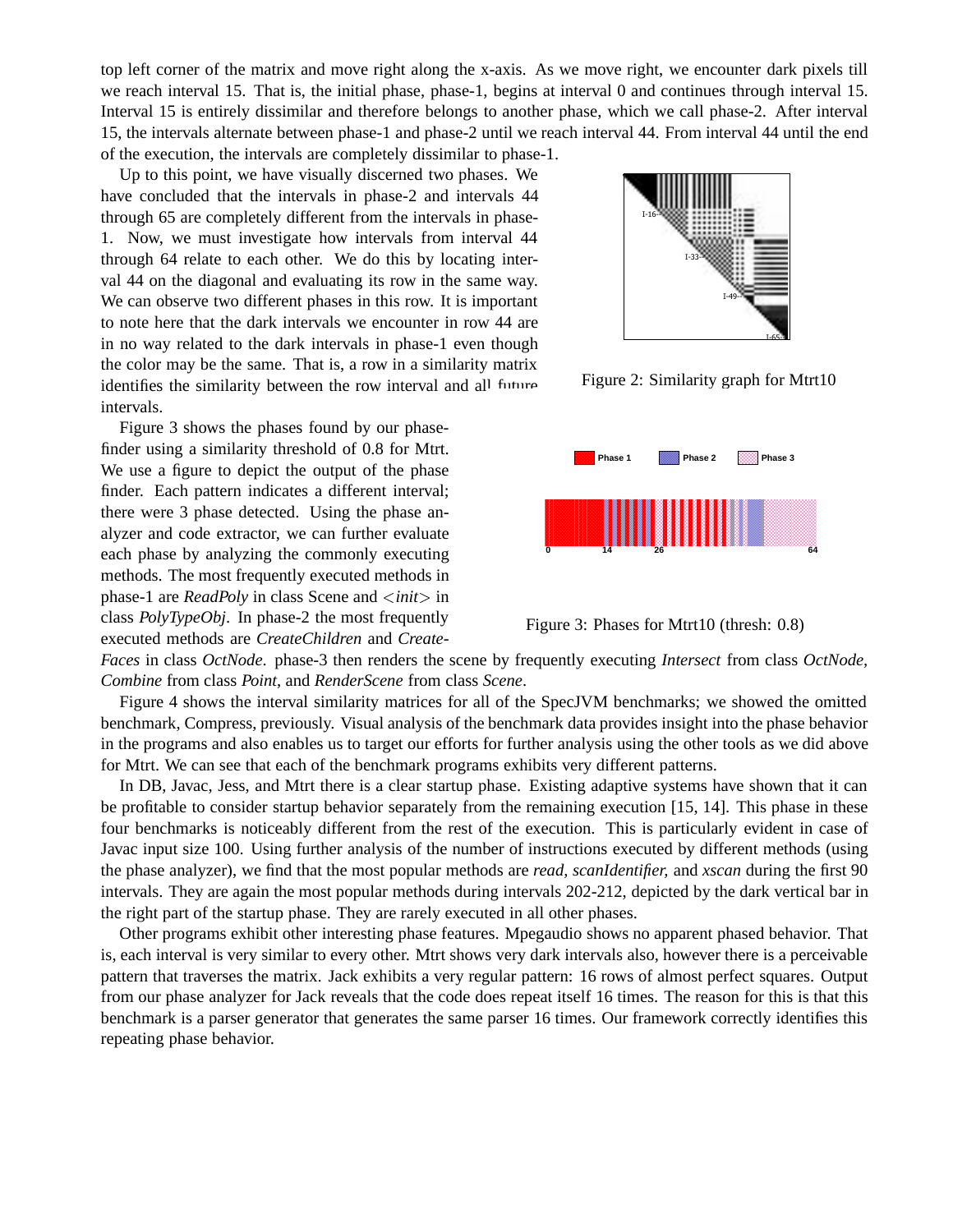

Figure 4: Similarity graphs for the SpecJVM benchmarks with input size 100. The interval length used is 5 million instructions. The number of intervals, n, vary and each graph is a n x n matrix with the x and y axes representing the interval identifier. The lower triangle is a mirror image of the upper one and is masked for clarity. Each point on the graph indicates the similarity between the intervals represented by that point. Dark implies similar and light implies dissimilar. The diagonal is dark, since every interval is entirely similar to itself.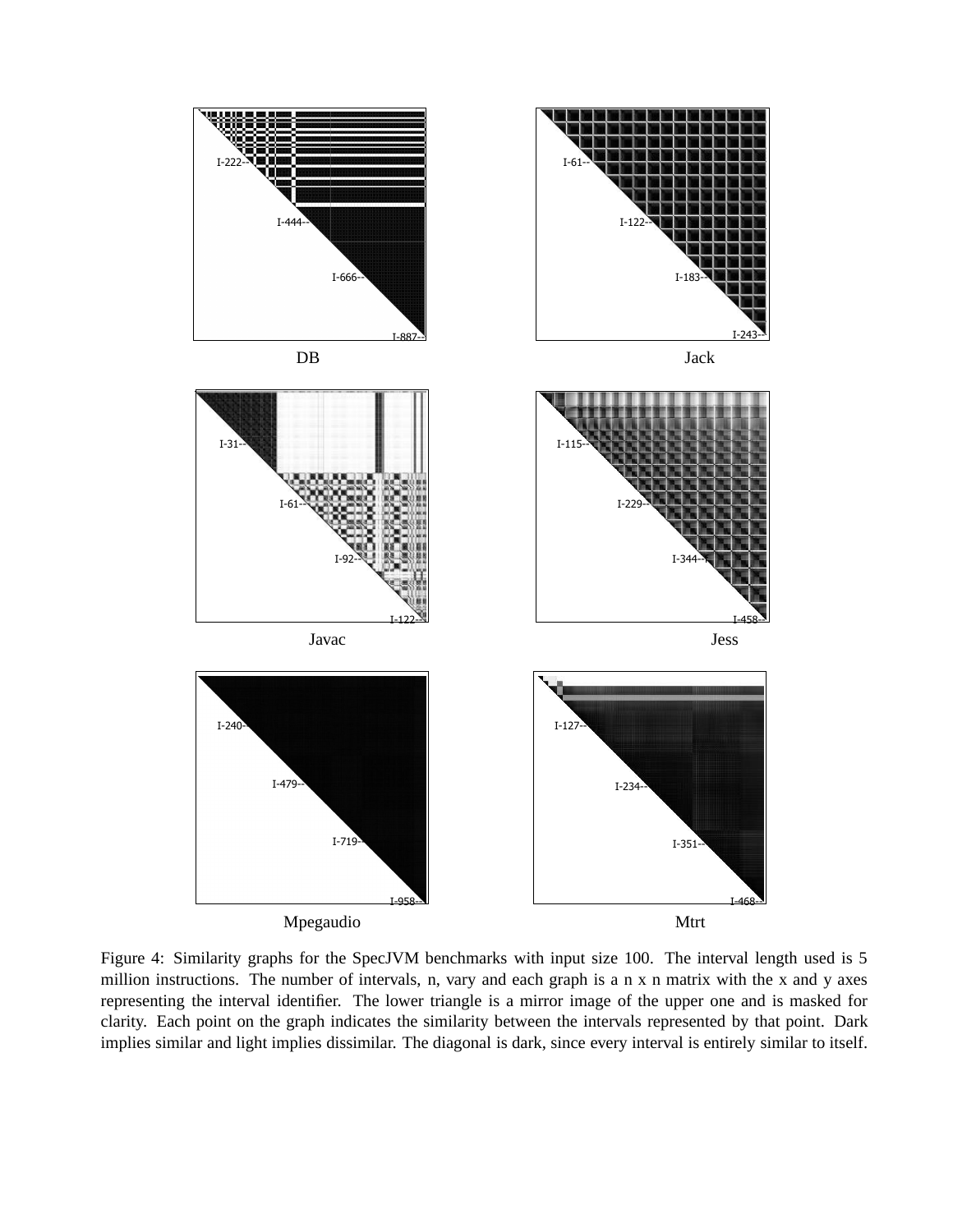# **4 Related Work**

Runtime phased behavior of programs has been previously studied and successfully exploited primarily in the domain of architecture and operating systems [8]. The basis of our framework is to combine existing techniques that have proven to be successful in these domains within an adaptive JVM context. [9] and [10] are two such techniques. The authors of these works propose to use basic block distribution analysis to capture phases in a program's execution. They use phase information to reduce architectural simulation time by selecting small representative portions of the program's execution for extensive simulation. Basic block vectors are used to characterize program behavior across multiple intervals of fixed duration and are classified into phases using Manhattan distance and k-means clustering. [11] presents an online version of such phase characterization along with a phase prediction scheme. The authors of this work also describe additional applications to configurable hardware. Our framework employs this methodology within the data gathering component and phase finding tool to enable collection and analysis of phase data in Java programs.

The authors in [2] and [4] stress the importance of exploiting phased behavior to tune configurable hardware components. In the former, the authors compare working set signatures across intervals using a similarity measure called relative working set distance to detect phase changes and identify repeating phases. In [4], the authors use hardware counters to study the time-varying behavior of programs and use it in the design of online predictors for two different microarchitectures. In other work [3], the authors compare three different metrics that characterize phased behavior. The metrics are basic block vectors, branch counters and instruction working sets.

Hind et al. [6] examine the fundamental problem of phase shift detection and analyze its dependence on the two parameters that define phased behavior, granularity and similarity. They demonstrate that for the SpecJVM benchmark suite, observed phase behavior depends on the choice of parameter values. Our framework allows the user to specify and experiment with both, possibly application-specific, parameters.

# **5 Conclusion**

To enable the study of time-varying behavior, i.e., *phased* behavior, in Java programs, we developed an offline, phase visualization and analysis framework within the JikesRVM Java Virtual Machine. The framework couples existing techniques from other research domains (architecture and binary optimization) into a unified set of tools for data collection, processing, and analysis of dynamic phased behavior in Java programs. The framework enables optimization developers to significantly reduce analysis time and target adaptive optimization on parts of the code that will recur with sufficient regularity.

### **References**

- [1] M. Arnold, S.J. Fink, D. Grove, M. Hind, and P. Sweeney. Adaptive Optimization in the Jalapeño JVM. In *ACM SIGPLAN Conference on Object-Oriented Programming Systems, Languages, and Applications (OOPSLA)*, October 2000.
- [2] A. Dhodapkar and J. Smith. Managing multi-configuration hardware via dynamic working set analysis. In *29th Annual International Symposium on Computer Architecture*, May 2002.
- [3] A. Dhodapkar and J. Smith. Comparing program phase detection techniques. In *36th Annual International Symposium on Microarchitecture*, December 2003.
- [4] E. Duesterwald, C. Cascaval, and S. Dwarkadas. Characterizing and predicting program behavior and its variability. In *International Conference on Parallel Architecture and Compilation Techniques*, September 2003.
- [5] S. Fink and F. Qian. Design, Implementation and Evaluation of Adaptive Recompilation with On-Stack Replacement. In *International Symposium on Code Generation and Optimization (CGO)*, March 2003.
- [6] M. Hind, V. Rajan, and P. Sweeney. The Phase Shift Detection Problem is Non-Monotonic. Technical Report RC23058, IBM Research, 2003.
- [7] T. Kistler and M. Franz. Continuous program optimization: A case study. *ACM Transactions on Programmins Languages and Systems*, 25(4):500–548, 2003.